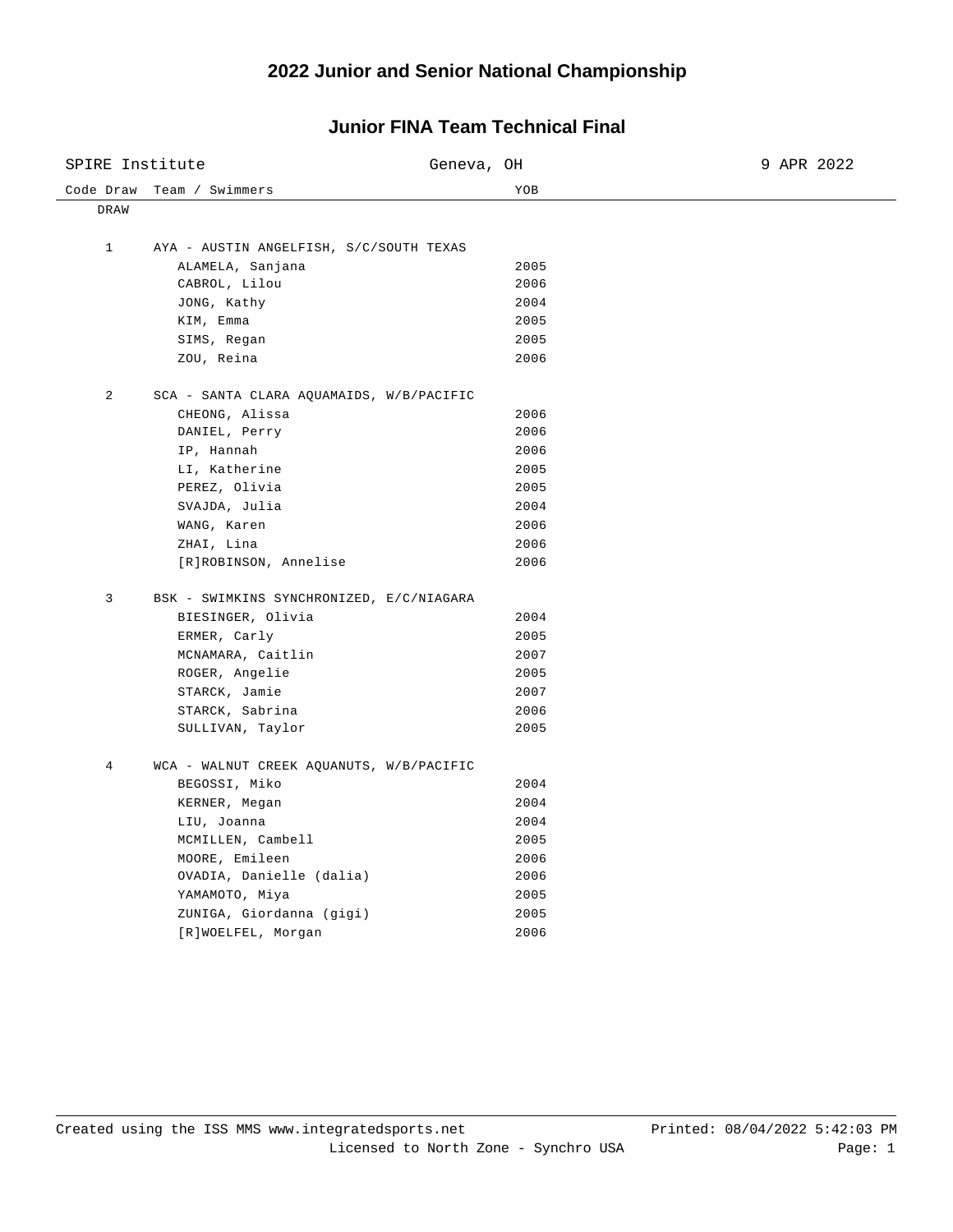| SPIRE Institute |                                                | Geneva, OH | 9 APR 2022 |
|-----------------|------------------------------------------------|------------|------------|
| Code Draw       | Team / Swimmers                                | YOB        |            |
| 5               | MST - M SYNCHRONIZED SWIM TEAM, E/B/NEW JERSEY |            |            |
|                 | CHOI, Irene                                    | 2006       |            |
|                 | CHOI, Madelyn                                  | 2005       |            |
|                 | HWANG, Yoonseo                                 | 2005       |            |
|                 | MOON, Annika                                   | 2005       |            |
|                 | SOHN, Hayoung                                  | 2006       |            |
|                 | VORONA, Melania                                | 2006       |            |
| SCR 6           | CSW - CHARLOTTESVILLE SWANS, S/A/VIRGINIA      |            |            |
|                 | CONNOLLY, Maggie                               | 2004       |            |
|                 | ELHART, Courtney                               | 2004       |            |
|                 | ELHART, Rachael                                | 2005       |            |
|                 | GARRISON, Michelle                             | 2004       |            |
|                 | MOREIRA, Kaitlyn                               | 2004       |            |
|                 | LYNCH, Jaelyn                                  | 2004       |            |
| 7               | AYS - ANA YMCA SYNCHRO, E/D/NEW ENGLAND NORTH  |            |            |
|                 | CORDIO, Rachel                                 | 2005       |            |
|                 | DONG, Ella                                     | 2007       |            |
|                 | FLOURNOY, Abigail                              | 2007       |            |
|                 | FLOURNOY, Anna                                 | 2004       |            |
|                 | MCKINNON, Elizabeth                            | 2006       |            |
|                 | SHARON, Lia                                    | 2005       |            |
| 8               | FCS - HOUSTON SYNCHROSTARS, S/C/GULF           |            |            |
|                 | CHIU, Rebekah                                  | 2004       |            |
|                 | ECHOLS, Katelin                                | 2006       |            |
|                 | GONG, Qimiao "gigi"                            | 2006       |            |
|                 | HUO, Emily                                     | 2005       |            |
|                 | HUO, Emma                                      | 2005       |            |
|                 | LEVARO, Sarah                                  | 2006       |            |
|                 | PIERCE, Angela                                 | 2005       |            |
|                 | WEI, Ella                                      | 2007       |            |
|                 | [R]HE, Yiwen                                   | 2006       |            |
| 9               | CBS - CAMBRIDGE SYNCHRO, E/D/NEW ENGLAND SOUTH |            |            |
|                 | ANDREW-BLONDIN, Lola                           | 2006       |            |
|                 | BIDOLLARI, Julia                               | 2004       |            |
|                 | HUNT, Ellie                                    | 2004       |            |
|                 | MCKINNON, Shyah                                | 2006       |            |
|                 | OLSEN-VELASCO, Raquel                          | 2004       |            |
|                 | ROGOVITZ, Alice                                | 2006       |            |
|                 | VAILLANCOURT, Alexa                            | 2005       |            |
|                 | BEER, Helen                                    | 2006       |            |
|                 | [R]GREGORY, Penelope                           | 2004       |            |
|                 | [R]MILLER, Zoë                                 | 2004       |            |
|                 |                                                |            |            |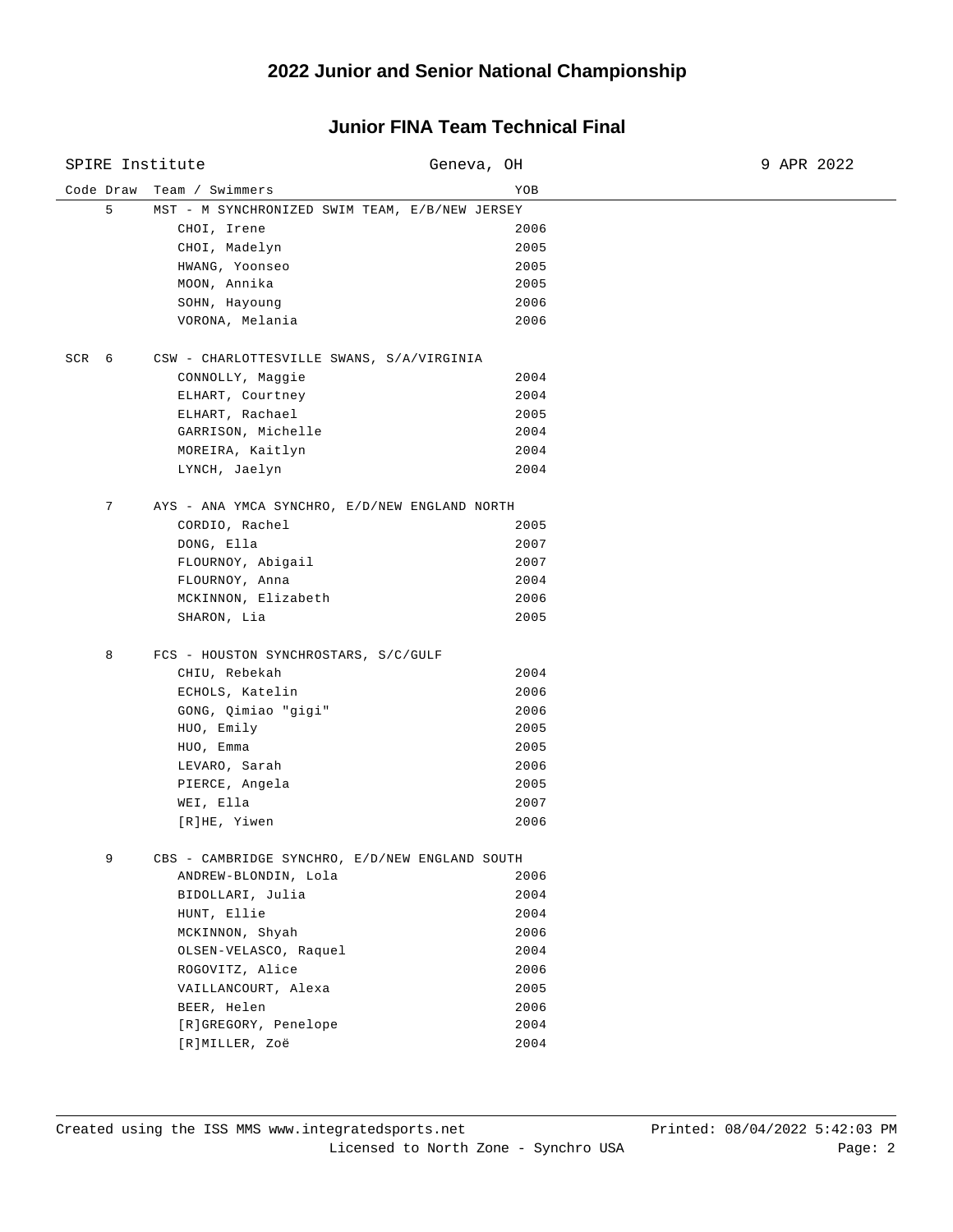| SPIRE Institute |                                                    | Geneva, OH | 9 APR 2022 |
|-----------------|----------------------------------------------------|------------|------------|
| Code Draw       | Team / Swimmers                                    | YOB        |            |
| 10              | SGS - SAN DIEGUITO SYNCHRO, W/C/SAN DIEGO/IMPERIAL |            |            |
|                 | ANDREEVA, Anastasiia                               | 2005       |            |
|                 | CLANCY, Ella                                       | 2007       |            |
|                 | DELLA MONACHE, Elisa                               | 2004       |            |
|                 | LEBRON, Amelia                                     | 2005       |            |
|                 | LEE, Clara                                         | 2004       |            |
|                 | LEE, Grace                                         | 2005       |            |
|                 | LIGANI, Asena                                      | 2006       |            |
|                 | KIM, Maddie                                        | 2007       |            |
| 11              | SCA - SANTA CLARA AQUAMAIDS, W/B/PACIFIC           |            |            |
|                 | BONACORSO, Gianna                                  | 2006       |            |
|                 | DIRVEN, Janneke                                    | 2006       |            |
|                 | DODSON, Alessandra                                 | 2005       |            |
|                 | HOLMES, Rachel                                     | 2004       |            |
|                 | KIM, Claire                                        | 2004       |            |
|                 | MCCREIGHT, Taylor                                  | 2005       |            |
|                 | NAKARI, Selina                                     | 2005       |            |
|                 | SHUKHTER, Anna                                     | 2005       |            |
|                 | [R]ZHAI, Lina                                      | 2006       |            |
|                 | [R]HOLMES, Brianna                                 | 2004       |            |
| 12              | CSG - CINCINNATI YMCA SYNCHROGATORS, N/A/OHIO      |            |            |
|                 | CHEYNE, Megan                                      | 2006       |            |
|                 | DEKORS, Samantha                                   | 2006       |            |
|                 | GERHARDT, Ana                                      | 2004       |            |
|                 | HOWES, Haylee                                      | 2005       |            |
|                 | OLSON, Maria                                       | 2005       |            |
|                 | STACY, Ashlynn                                     | 2005       |            |
| 13              | CSG - CINCINNATI YMCA SYNCHROGATORS, N/A/OHIO      |            |            |
|                 | BURNS, Alison                                      | 2004       |            |
|                 | EHRHARDT, Madelyn                                  | 2004       |            |
|                 | FULLEN, Catherine                                  | 2005       |            |
|                 | FULLEN, Elizabeth                                  | 2006       |            |
|                 | HOLLANDER, Ella                                    | 2005       |            |
|                 | NATH, Maria                                        | 2005       |            |
|                 | PRICE, Katie                                       | 2004       |            |
|                 | ALMOND, Madi                                       | 2004       |            |
|                 |                                                    |            |            |